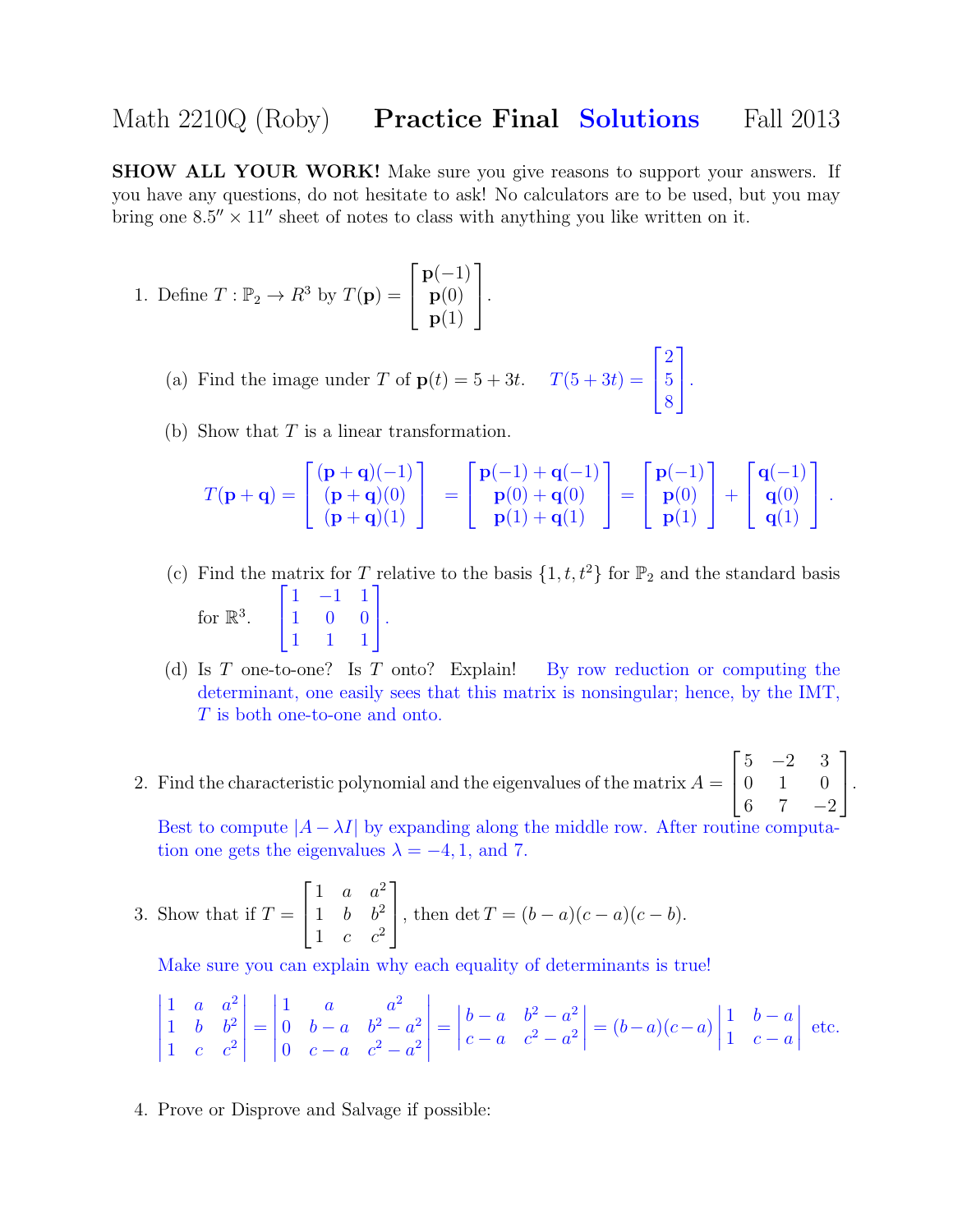- (a) If  $A = QR$ , where Q has orthonormal columns, then  $R = Q<sup>T</sup>A$ . If the columns of Q are orthonormal, then by definition  $Q^T Q = I$ . Hence, multiplying both sides of  $A = QR$  by  $Q^T$  yields  $Q^T A = IR = R$ .
- (b) If  $S = \{u_1, \ldots, u_p\}$  is an orthogonal set of vectors in  $\mathbb{R}^n$ , then S is linearly independent. False, since S may contain **0**, e.g.,  $S = \begin{cases} 1 & 1 \\ 1 & 1 \end{cases}$ 1 1 , 0 <sup>1</sup> is orthogonal. However, any orthogonal set of nonzero vectors is linearly independent [§6.2, Thm. 4].
- (c) Each eigenvector of a square matrix  $A$  is also an eigenvector of  $A^2$ . . True. If  $A\mathbf{v} = \lambda \mathbf{v}$  for some nonzero v, then  $A^2\mathbf{v} = \lambda^2 \mathbf{v}$  [Why?]. So v is an eigenvector for  $A<sup>2</sup>$  (corresponding to the eigenvalue  $\lambda<sup>2</sup>$ ).
- (d) There exists a  $2 \times 2$  matrix that has no eigenvectors in  $\mathbb{R}^2$  $\begin{bmatrix} 0 & -1 \\ 1 & 0 \end{bmatrix}$ . Then  $\det(A - \lambda I) = \lambda^2 + 1$ , which has no real (only complex) roots. True. Let  $A =$
- (e) If A is row equivalent to the identity matrix I, then A is diagonalizable. The matrix A in the example above is a counterexample.
- 5. Decide whether each statement below is True of False. Justify your answer.
	- (a) If **y** is in a subspace W, then the orthogonal projection of **y** onto W is **y** itself. True. The projection of y onto  $W$  is the vector in  $W$  that is closest to y. If  $y \in W$ , then that vector will be y itself. One can also see this by noting that the formulae in §6.3, Thm. 8 and §6.2, Thm. 5 for expanding y in terms of basis for W give the same coefficients.
	- (b) For an  $m \times n$  matrix A, vectors in Nul A are orthogonal to vectors in Row A. True. By definition,  $\mathbf{v} \in \text{Nul } A$  means that  $A\mathbf{v} = 0$ . But this just says that the result of taking the inner product of each row of  $A$  with  $\bf{v}$  is zero. Hence,  $\bf{v}$  is orthogonal to a basis for Row A, hence to any vector in Row A.
	- (c) The matrices A and  $A<sup>T</sup>$  have the same eigenvalues, counting multiplicities. This is true since they have the same characteristic equation:  $|A - \lambda I| = |(A - \lambda I)^{T}|$  $|A^T - \lambda I|.$
	- (d) A nonzero vector can correspond to two different eigenvalues of A. False. If  $Av = \lambda v$  and  $Av = \mu v$  with  $\lambda \neq \mu$ , then  $(\lambda - \mu)v = 0 \implies v = 0$ , since  $\lambda - \mu \neq 0.$
	- (e) The sum of two eigenvectors of a square matrix  $A$  is also an eigenvector of  $A$ . False. Take  $A =$  $\begin{bmatrix} 2 & 0 \\ 0 & 3 \end{bmatrix}$ . Then  $e_1$  is an eigenvector for  $\lambda = 2$ , and  $e_2$  is an eigenvector for  $\lambda = 3$ . But  $A(e_1 + e_2) = \begin{bmatrix} 2 \\ 2 \end{bmatrix}$ 3 , which is not a multiple of  $\begin{bmatrix} 1 \\ 1 \end{bmatrix}$ 1 1 .
- 6. If a  $n \times n$  matrix A satifies  $A^2 = A$ , what can you say about the determinant of A? Since the determinant is multiplicative, we get  $D = \det A = \det A^2 = (\det A)^2$ . The only solutions to  $D^2 = D$  are  $D = 0$  or 1, so det  $A = 0$  or 1.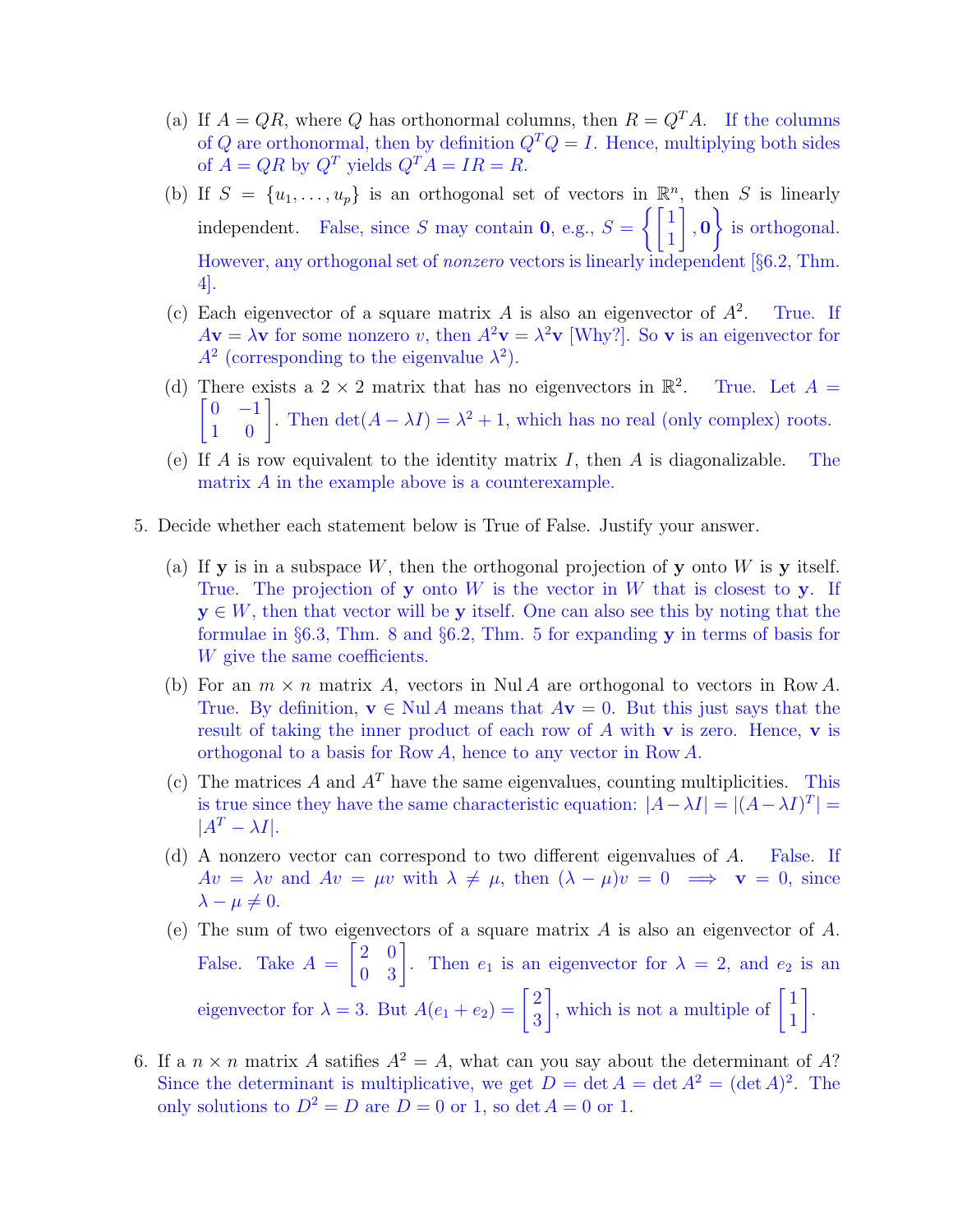7. Assume that matrices A and B below are row equivalent:

$$
A = \begin{bmatrix} 1 & 1 & -2 & 0 & 1 & -2 \\ 1 & 2 & -3 & 0 & -2 & -3 \\ 1 & -1 & 0 & 0 & 1 & 6 \\ 1 & -2 & 2 & 1 & -3 & 0 \\ 1 & -2 & 1 & 0 & 2 & -1 \end{bmatrix} \text{ and } B = \begin{bmatrix} 1 & 1 & -2 & 0 & 1 & -2 \\ 0 & 1 & -1 & 0 & -3 & -1 \\ 0 & 0 & 1 & 1 & -13 & -1 \\ 0 & 0 & 0 & 0 & 1 & -1 \\ 0 & 0 & 0 & 0 & 0 & 1 \end{bmatrix}
$$

Without calculations, list rank A and dim Nul A. Then find bases for Col A, Row A, and Nul A. We get rank  $A = 5$ , so dim Nul  $A = 6 - 5 = 1$ . A basis for Col A is given by columns 1, 2, 3, 5, and 6 of  $A$ , while a basis for Row  $A$  is given by all five rows of B (not of A). To get a basis for Nul A, we further reduce B to echelon form:

|  |  |  |  |  |  |  |  |  |  |  |  |  |  |  | $B \sim \begin{bmatrix} 1 & 1 & -2 & 0 & 0 & 0 \\ 0 & 1 & -1 & 0 & 0 & 0 \\ 0 & 0 & 1 & 1 & 0 & 0 \\ 0 & 0 & 0 & 0 & 1 & 0 \\ 0 & 0 & 0 & 0 & 0 & 1 \end{bmatrix} \sim \begin{bmatrix} 1 & 0 & 0 & 1 & 0 & 0 \\ 0 & 1 & 0 & 1 & 0 & 0 \\ 0 & 0 & 1 & 1 & 0 & 0 \\ 0 & 0 & 0 & 0 & 1 & 0 \\ 0 & 0 & 0 & 0 & 0 & 1 \end{bmatrix} \implies \text{Nul } A = \text$ |  |  |  |  |
|--|--|--|--|--|--|--|--|--|--|--|--|--|--|--|----------------------------------------------------------------------------------------------------------------------------------------------------------------------------------------------------------------------------------------------------------------------------------------------------------------------------------------------------------------|--|--|--|--|
|--|--|--|--|--|--|--|--|--|--|--|--|--|--|--|----------------------------------------------------------------------------------------------------------------------------------------------------------------------------------------------------------------------------------------------------------------------------------------------------------------------------------------------------------------|--|--|--|--|

- 8. What would you have to know about the solution set of a homogenous system of 18 linear equations in 20 variables in order to know that every associated nonhomogeneous equation has a solution? Discuss! Let A be the matrix that represents this homogenous system in the form  $A\mathbf{x} = \mathbf{0}$ . In order for the linear transformation  $T(\mathbf{x}) = A\mathbf{x}$  to be **onto**  $\mathbb{R}^{18}$ , the matrix A must have rank 18. So by the rank-nullity theorem, dim Nul  $A = 2$ , which means that the solution set of the homogenous system is two-dimensional, so can be written as the span of a set of two linearly independent vectors.
- 9. Go back over your old homework and quizzes to review and make sure you understand any problem on which you lost points. Check!
- 10. Here are some specific tasks (modified from a list of Prof. Leibowitz) I expect you to be able to perform with demonstrated understanding:
	- (a) Given a matrix A, find the dimensions of and bases for Col A, Nul A, and Row A. Use the relations among rank, dimension of nullspace, and size of a matrix to understand properties of the associated linear transformation (one-to-one, onto, kernal, range).
	- (b) Use row reduction to solve linear equations, show that a given column vector is in the span of a given set of vectors, or compute the inverse of a matrix.
	- (c) Use row operations to reduce a matrix A to triangular form in order to calculate det A. Use properties of determinants to compute the determinant of related matrices.